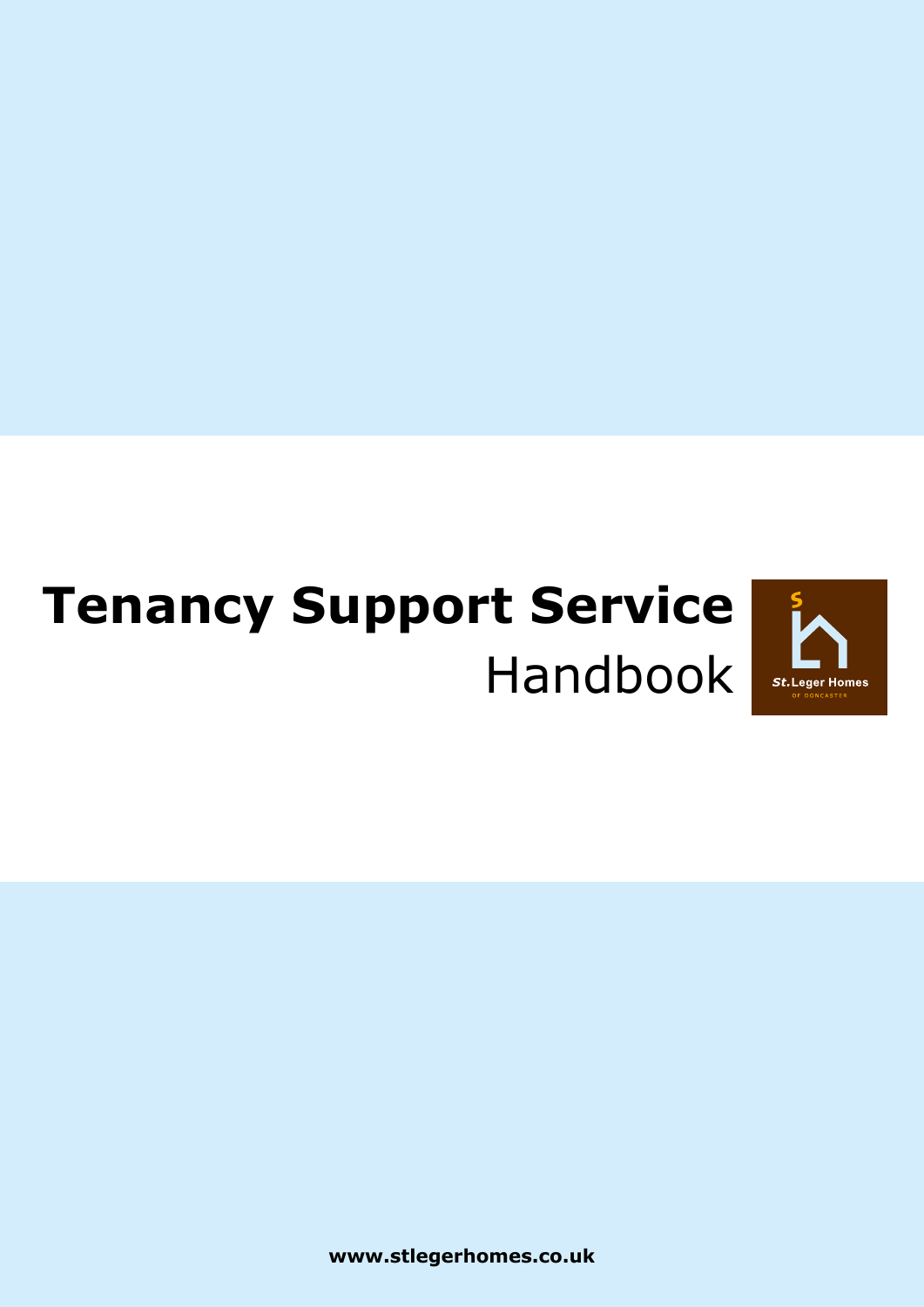# **What this handbook tells you**

| The Tenancy Support Service                                | 3  |
|------------------------------------------------------------|----|
| Who is St. Leger Homes?                                    | 3  |
| What is Tenancy Support?                                   | 3  |
| Who is Tenancy Support for?                                | 4  |
| How do I access the service                                | 4  |
| Who is eligible for support?                               | 4  |
| How do you get support?                                    | 4  |
| How we prioritise referrals for the service                | 5  |
| How we involve you                                         | 5  |
| Every time we visit you we will                            | 5  |
| Coming to the end of your support                          | 5  |
| Independent advice organisations                           | 6  |
| What if my circumstances change?                           | 6  |
| If you are unsuccessful in being accepted into the service | 6  |
| Confidentiality                                            | 7  |
| Your health and wellbeing                                  | 7  |
| Health & Safety: How to stay safe in your home             | 7  |
| Professional boundaries                                    | 7  |
| Safeguarding                                               | 8  |
| <b>Equality &amp; Diversity</b>                            | 9  |
| Improving our service                                      | 9  |
| Making a complaint                                         | 10 |
| Who do I contact to make a complaint?                      | 10 |
| Contact details                                            | 10 |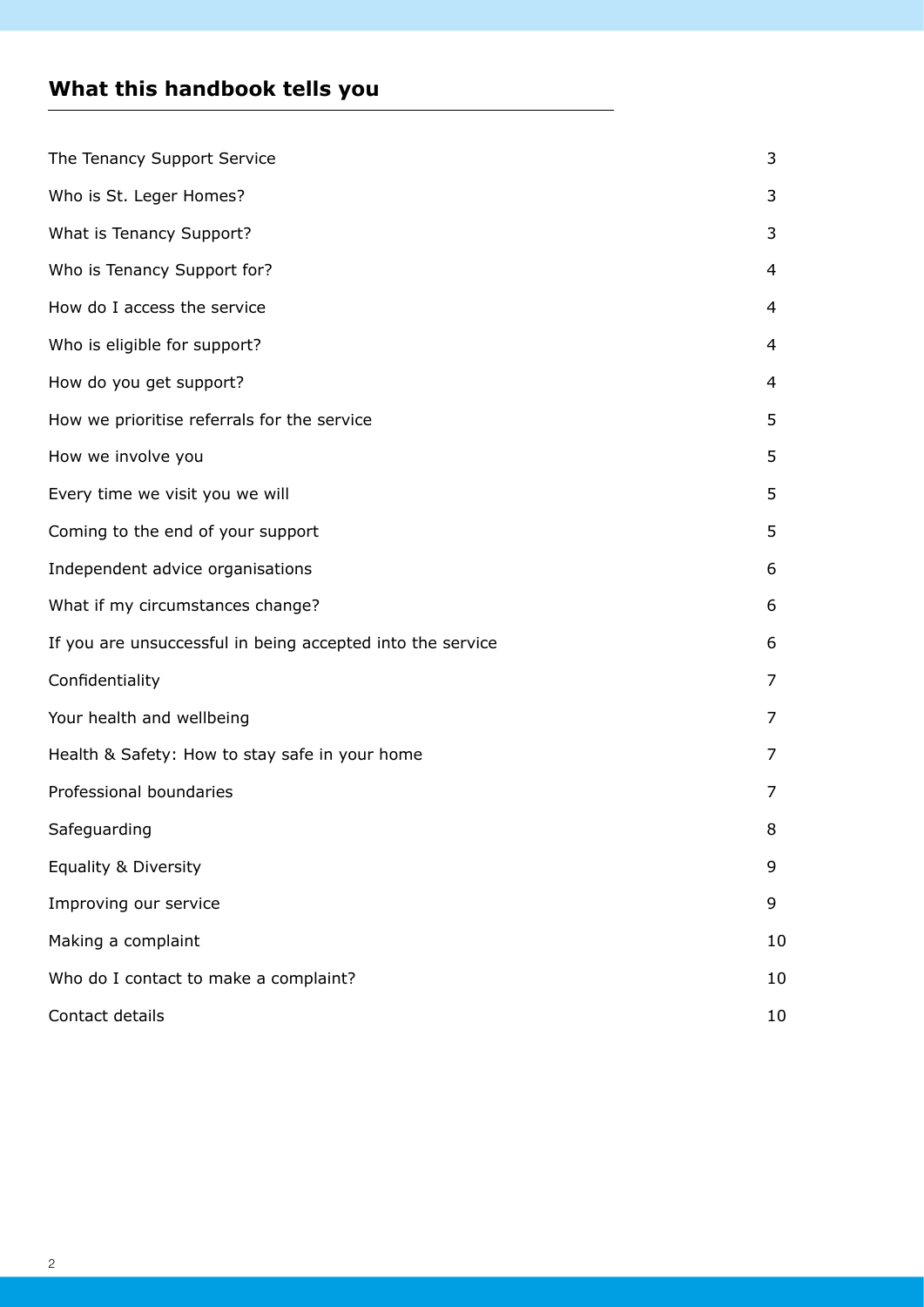# **The Tenancy Support Service**

The tenancy support service is managed and delivered by St. Leger Homes. Here is some information about St. Leger Homes and the tenancy support service.

# **Who is St. Leger Homes?**

St. Leger Homes is an award winning company which provides housing services across Doncaster. We work in partnership with Doncaster Council, other agencies, and customers to build confident communities.

We are an Arm's Length Management Organisation, or 'ALMO', created by Doncaster Council in 2005. We achieved a 3 star rating from the Audit Commission in 2010 and have been recognised with a range of awards and accreditations from independent bodies.

We place our tenants and customers at the heart of everything we do.

# **What is tenancy support?**

Tenancy support is a short term support service for people who are homeless or threatened with homelessness and who have housing related support needs.

Housing related support services help people to live independently or move on to independent living.

The service is free to those clients who are accepted into the service.

Here are some of the ways in which tenancy support can help you:

- setting up and maintaining your home or tenancy
- managing safety and security of your accommodation
- maintaining your health and wellbeing
- developing your daily living skills and domestic routines such as shopping and cooking
- applying for welfare benefits and developing your budgeting skills
- accessing other services
- getting advice and advocacy in connection with housing or tenancy matters

As a tenancy support provider, we aim to provide you with the skills to live independently and to deal with day to day life and situations.

We offer support through:

- one to one support
- group skills sessions (to be introduced)

Unfortunately, we are unable to help you with such things as: Cleaning; doing your laundry; personal care such as bathing or giving you your medication; nursing care.

However, we can provide advice and guidance about these services or help you find an agency that can help.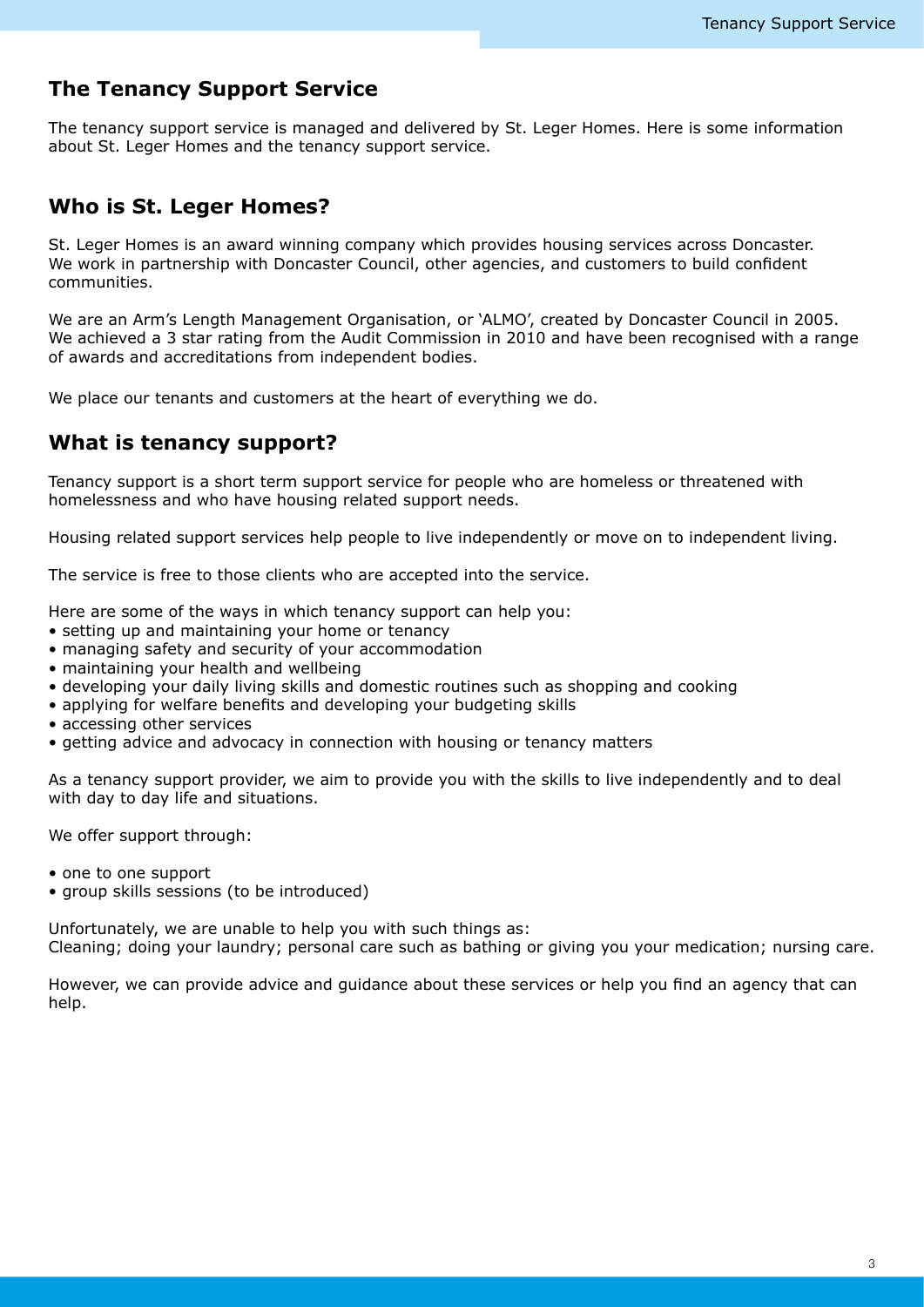# **Who is tenancy support for?**

The service is designed to help people live independently or move on to independent living. There are many different groups of people, who may benefit from our service, including:

- Older people or frail elderly
- People with mental health problems
- Homeless people
- People at risk of domestic abuse
- People with substance misuse problems
- Offenders and ex-offenders
- Young people and teenage parents
- People with physical or sensory disabilities
- People with learning disabilities

# **How do I access the service?**

You can access the services in a range of ways. You can:

- Apply directly yourself to the service by telephoning the service on 01302 862050 or emailing HOTS@doncaster.gov.uk
- Be referred by a professional person, such as a doctor, housing officer, social worker, health worker or probation officer.
- Be referred by a voluntary organisation.
- Refer someone you may know by telephoning the Home Options Service on 01302 862050 or emailing them on HOTS@doncaster.gov.uk

# **Who is eligible for support?**

In order to be eligible for the service you must:

- Be aged over 18 years or older
- Be homeless, or at risk of homelessness
- Be having difficulty maintaining your tenancy which could result in homelessness
- Have a need for support to help you resettle after a period of homelessness or very unsettled housing • Require support to help you live independently
- Have a commitment to work with us and engage with our offer of support

All applications will be treated on an individual basis and considered according to the support needed. Applications will not be refused on the grounds of:

Age; disability; gender reassignment; marriage and civil partnership; pregnancy and maternity; race; religion or belief; sex; sexual orientation

# **How do you get support?**

We are a popular and successful service so at times we do have a waiting list. Once a referral has been made to the tenancy support team they will arrange a mutually convenient appointment to assess your application and support needs.

Once your circumstances have been assessed a decision will be made as to whether you would benefit from the service, and if you are eligible for our support. We will then write to you with our decision and also advise you of any other options you may have to best meet your needs.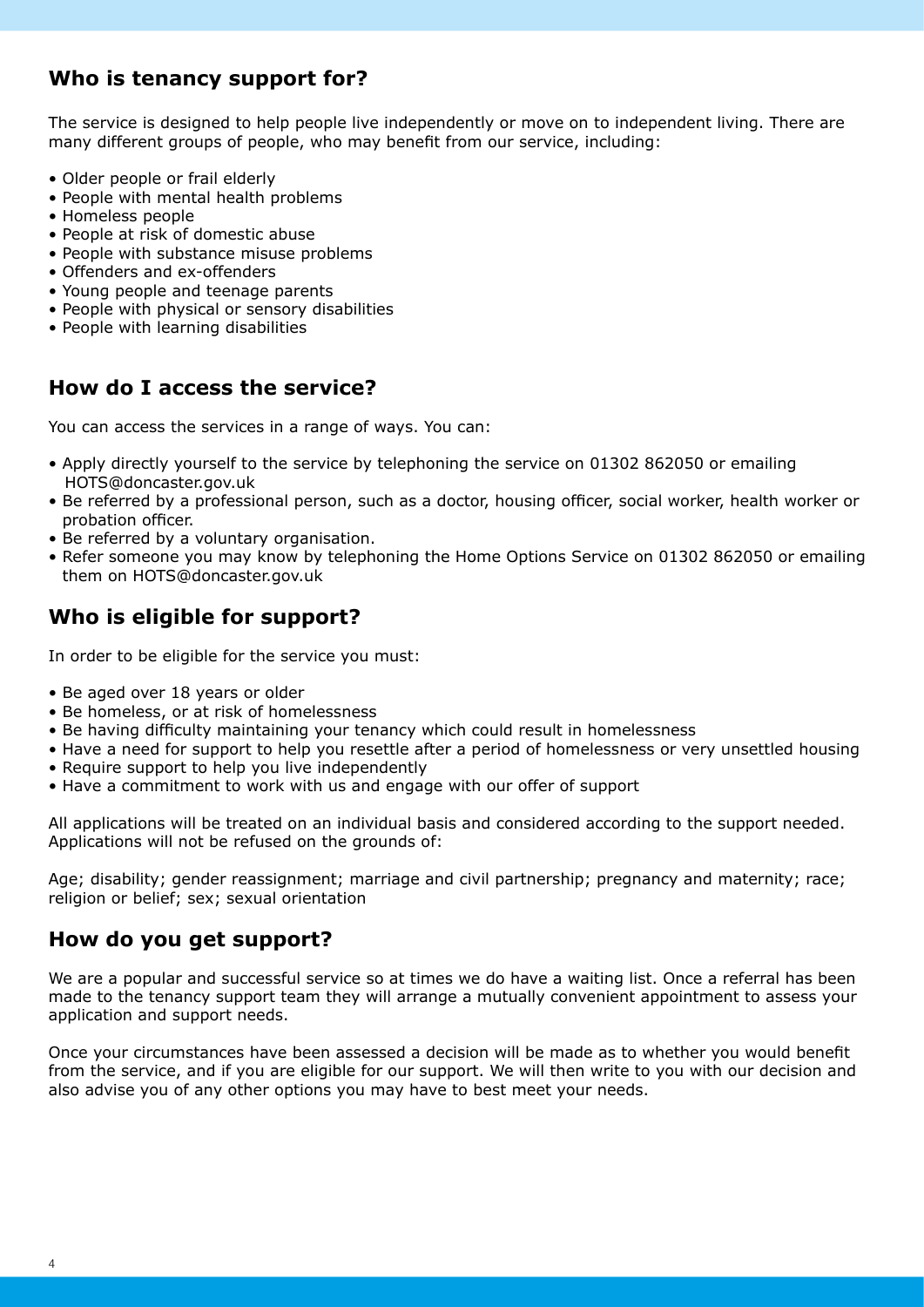# **How we prioritise referrals for the service**

In order to be fair and transparent it is important that we are clear how we prioritise applicants wishing to access the tenancy support service.

We will assess your application into one of three categories: High Priority, Medium Priority or Low Priority Based upon your circumstances at the point of referral here is how we will determine your priority:

High Priority:

The individual referred for support is:

- Roofless
- Care leavers/veterans
- Homeless
- Causing a delayed discharge for a hospital bed
- Has been offered a tenancy and is unable to move into a tenancy until housing support is in place
- Has experienced domestic abuse

Medium Priority:

- The individual referred already has a tenancy, but is in danger of losing it imminently if housing support is not provided.
- The individual is a young person 18 25yrs
- A Care Leaver 18yrs+

Low Priority:

• The individual referred already has a tenancy, which he/she is not in immediate danger of losing, but their situation is likely to deteriorate without housing support

# **How we will involve you**

It is really important that we all work together to achieve positive outcomes during the period of your support.

Therefore, we will:

- Listen to you, to establish your needs and expectations
- Answer any questions you may have
- Jointly develop a support plan with you to address your identified needs
- Involve you in planning and reviewing your support
- Hold a review with you at least every three months to check the progress of your support plan ( or you can ask for a review at any time)
- Always keep you up to date with any changes to the Tenancy Support Service

## **Every time we visit you, we will**

- Show you our identification, so you know who we are.
- Discuss your individual situation and record any actions identified.
- Answer any questions you may have
- Treat all information as confidential

# **Coming to the end of your support**

When does the service stop? Your engagement with the service is voluntary and you can end it at any time by notifying your

- Accomodation Support Officer. The support usually ends when:
- Your needs have been successfully met
- Your needs have been met by another agency
- You no longer want to receive support
- You no longer engage with the Accomodation Support Officer (if this is the case you will be notified in writing and given 28 days' notice that the support will be coming to an end).

## **Can I appeal this decision?**

If you do not agree with our decision to end your support, or feel that there is further information we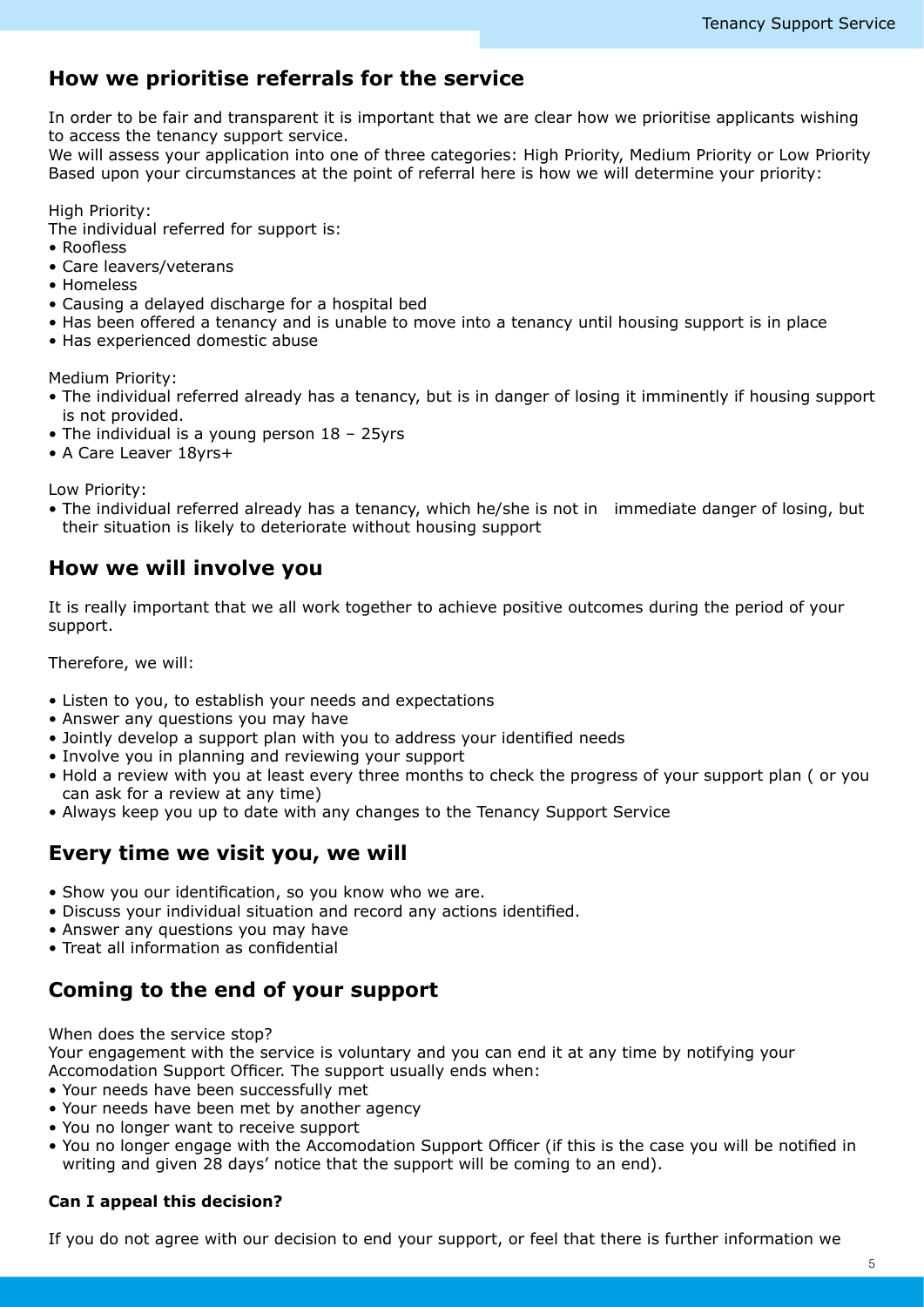should take into account then you will have the opportinity to ask us to review that decision

Alternatively, you may feel that you would like some independent advice when we are taking action to bring your support to an end. If that is the case here are some organisations that may be able to offer some advice:

# **Independent Advice Organisations**

Citizens Advice Bureau North East Doncaster CAB, Thorne Office, Marriott House; 5A Browns Lane, Thorne, Doncaster DN8 5AF Tel: 0844 499 4137 Opening times: Monday and Tuesday 10.00am-2.00pm Wednesday 10.00am-12.00 noon

Mexborough CAB, Adwick Road, Mexborough S64 0DB Tel: 01709 572400 Opening times: Monday, Tuesday and Wednesday 10.00am-1.00pm

Shelter Civil Legal Advice on 0345 345 4345 for free legal advice, if you are eligible for legal aid. Shelter's helpline on 0808 800 4444 if you have nowhere to stay right now

Shelter South Yorkshire (Sheffield) Area served: Sheffield & Doncaster (Court Duty Scheme only) Unit 28, Furnival House Furnival Gate Sheffield S1 4QP **Telephone** 0344 515 1515 Website http://england.shelter.org.uk/home

At the end of the service we will ask you to complete an exit interview. During this process we will review your progress and ensure you have details of any other agencies you may wish to use to continue your support from.

# **What if my circumstances change?**

It is important that you make us aware of any changes to your circumstances or personal details to enable us to contact you and revise any assessments in relation to your support needs.

# **If you are unsuccessful in being accepted into the service**

Dependent upon your circumstances it may not be possible to accept you into the service. If this is the case we will provide you with:

- A detailed letter informing you of the following
- The reason(s) why you have not been offered support
- What other options you have available to you
- What to do if your circumstances change
- Details of how to contact the Home Options Service
- Details on how to appeal against the decision
- The time frame in which you will receive a decision on your appeal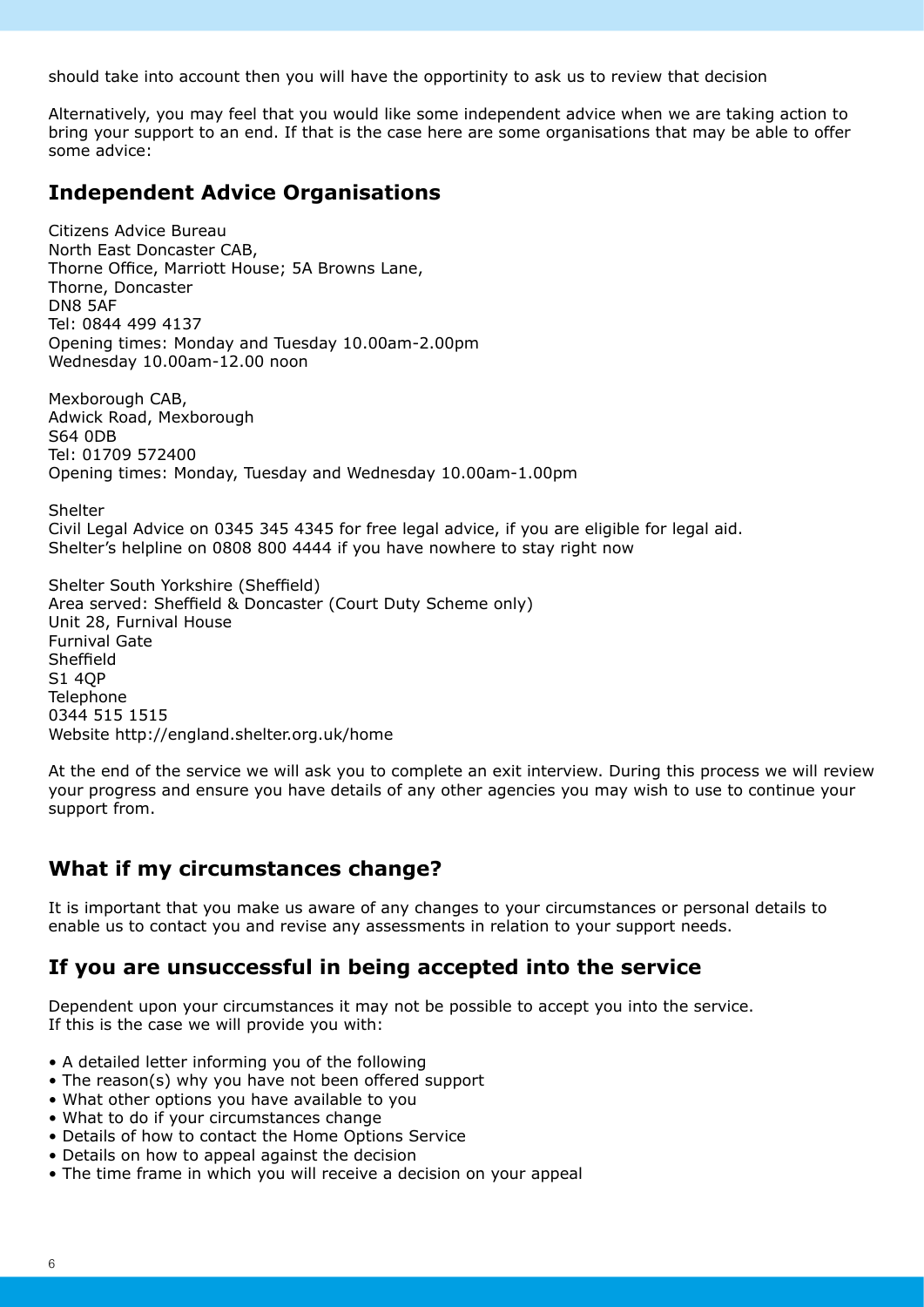# **Confidentiality**

We will respect the privacy and confidentiality of all our customers. The Home Options Service fully complies with this confidentiality pledge.

All personal information provided by you, our client (or third parties) to our staff is confidential to the organisation.

All our staff have a responsibility to maintain confidentiality.

This will include:

- Keeping all written records safe and secure
- Not disclosing information to third parties without your permission (other than where there are risk management issues)
- Exercising care and caution when discussing work both at work and out of work for example ensuring comments about named clients are not made where they may be overheard.

if you would like to see a full copy of the Confidentiality Policy please ask your Accomodation Support Officer who will be pleased to make one available to you

# **Your health and wellbeing**

Your health and wellbeing is important to us and that you and our staff are as safe as possible. We will help you with your health and safety and we will include action points in your support plan so that we can work together to resolve any health and safety worries that you have. This ranges from feeling and being safe in your home to protection from abuse. Below we have outlined our main roles but if you have any other concerns please raise them with your Accomodation Support Officer who can help you.

# **Health and Safety: How to stay safe in your home**

Here are some top tips for your safety:

- Your Accomodation Support Officer will always make an appointment before visiting you
- Your Accomodation Support Officer will always have identification
- Be aware that bogus callers can be men, women and even children
- If you are not sure about a caller don't let them in your home
- Bogus callers may ask you for help, never let strangers asking for help into your home
- Never agree to have any work done by someone who knocks at your door
- Agree a password with your gas, water and electricity company
- Check identity badges clearly before letting anyone into your home
- Don't let strangers into your home

Please remember if anything happens that makes you concerned and you cannot speak to your Accomodation Support Officer here is a list of services that may be able to help:

- Police, fire brigade or ambulance 999 from a landline phone, 112 from a mobile phone
- Your local police station 101 ( non-emergency calls)
- Advice on your health 111 (non-emergency calls)

St. Leger Homes is committed to managing Health & Safety in a way that is consistent with our values

If you would like to see a full copy of St Legers Health & Safety Policy please ask your Accomodation Support Officer who will be pleased to make one available to you

# **Professional boundaries**

As housing professionals we are required to behave in a certain way and must not compromise that behaviour in any way. A breach of boundaries may be harmful to yourself or your family and will reduce how effective the support will be. The relationship with your Accomodation Support Officer must remain on a client/worker basis.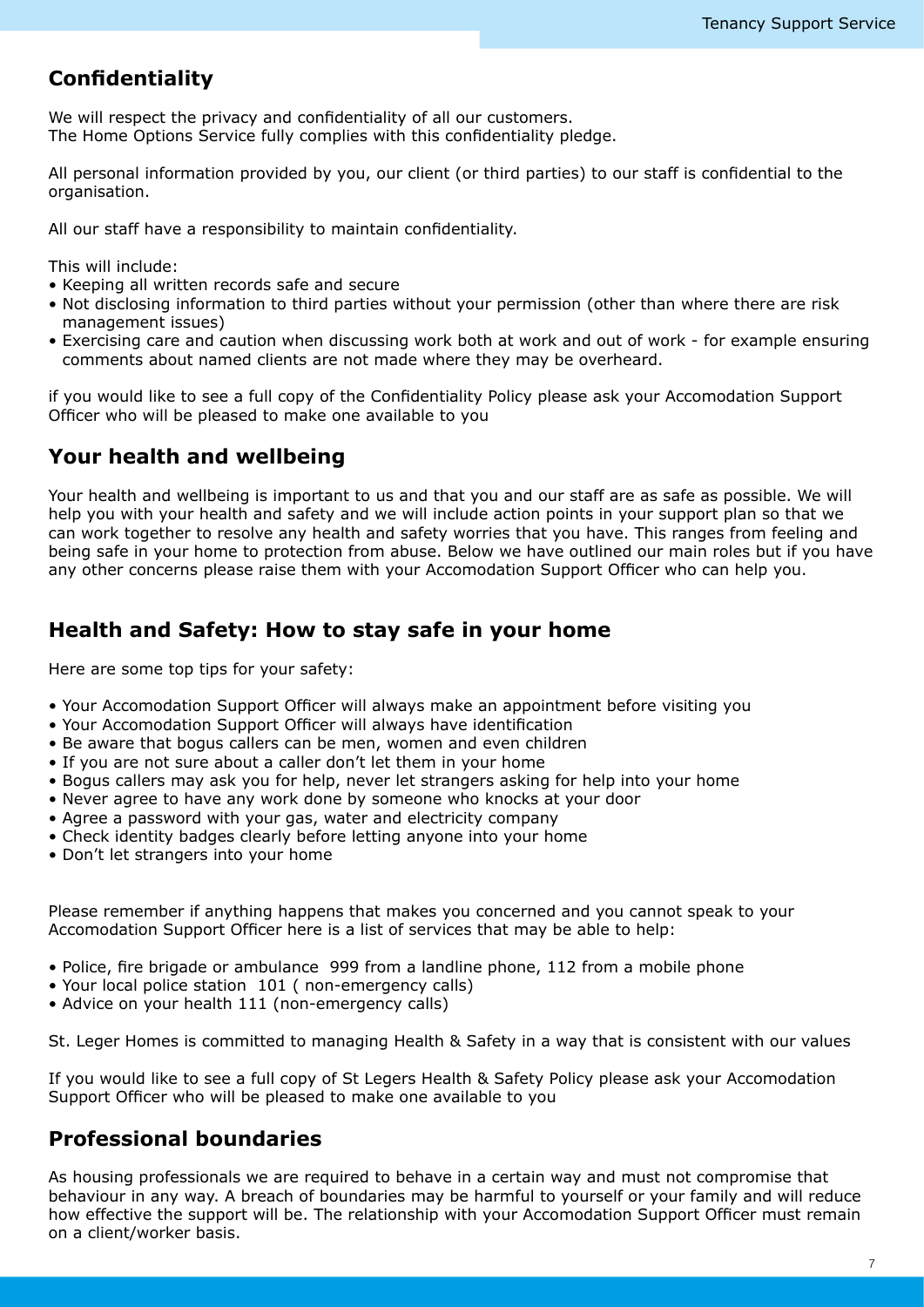Your Accomodation Support Officer will not:

- Accept any money/gifts from you
- Give out your personal details, including telephone numbers and home address
- Invite you to their home or an event outside of work
- Act as your guarantor
- Subject you to/or accept any form of abuse

From your perspective you should not:

- Offer any money or gifts
- Ask for any personal details
- Invite them to see you or socialise outside of work
- Ask them to be a guarantor
- Subject the officer/or allow them to be subjected to any form of abuse.

When you have contact with your Accomodation Support Officer it is really important that meaningful and supportive discussions take place. Therefore we expect:

- No abusive or threatening language/behaviour from you
- That you do not consume alcohol or substance use during or before a visit
- That you will be in a coherent and fit state to receive support at the time of a visit

If you are not able to meet up on a pre-arranged appointment, please contact your Accomodation Support Officer as soon as you can.

If, on the other hand, you have any concerns about your Accomodation Support Officer you should report it immediately.

You can do this by contacting the Head of Service on (01302) 735804

## **Safeguarding**

St. Leger Homes is committed to working with other agencies to ensure the safety and well-being of children and adults living in Doncaster. We have comprehensive policies, procedures and training so that all staff will know how to recognise acts, signs and symptoms of abuse, prevent actual or potential harm, reduce risk and know how to raise a concern.

Safeguarding is used to describe all work to help people at risk stay safe from significant harm and not experience abuse.

## **What is Safeguarding?**

Safeguarding is:-

- Protecting vulnerable adults and children from abuse and neglect.
- Making sure people are supported to get good access to the support they need to make the most of out of their lives and to get full equal rights.

Safeguarding children and adults is everyone's responsibility and the mistreatment of any child or adult is not acceptable. Remember, doing nothing is not an option.

We work with many agencies to prevent, identify and respond to allegations of abuse or neglect. This includes domestic abuse and people who might have their liberty restricted because of a lack of ability to fully understand their situation.

If you suspect abuse or neglect report it by telephoning 01302 862862 or by using the report it forms. Anyone raising a concern that a child or adult is being abused or neglected will be taken seriously and we will act promptly and appropriately.

If there is an imminent threat to life or a crime being committed, you should telephone 999 and ask for the police.

Useful Contact details:-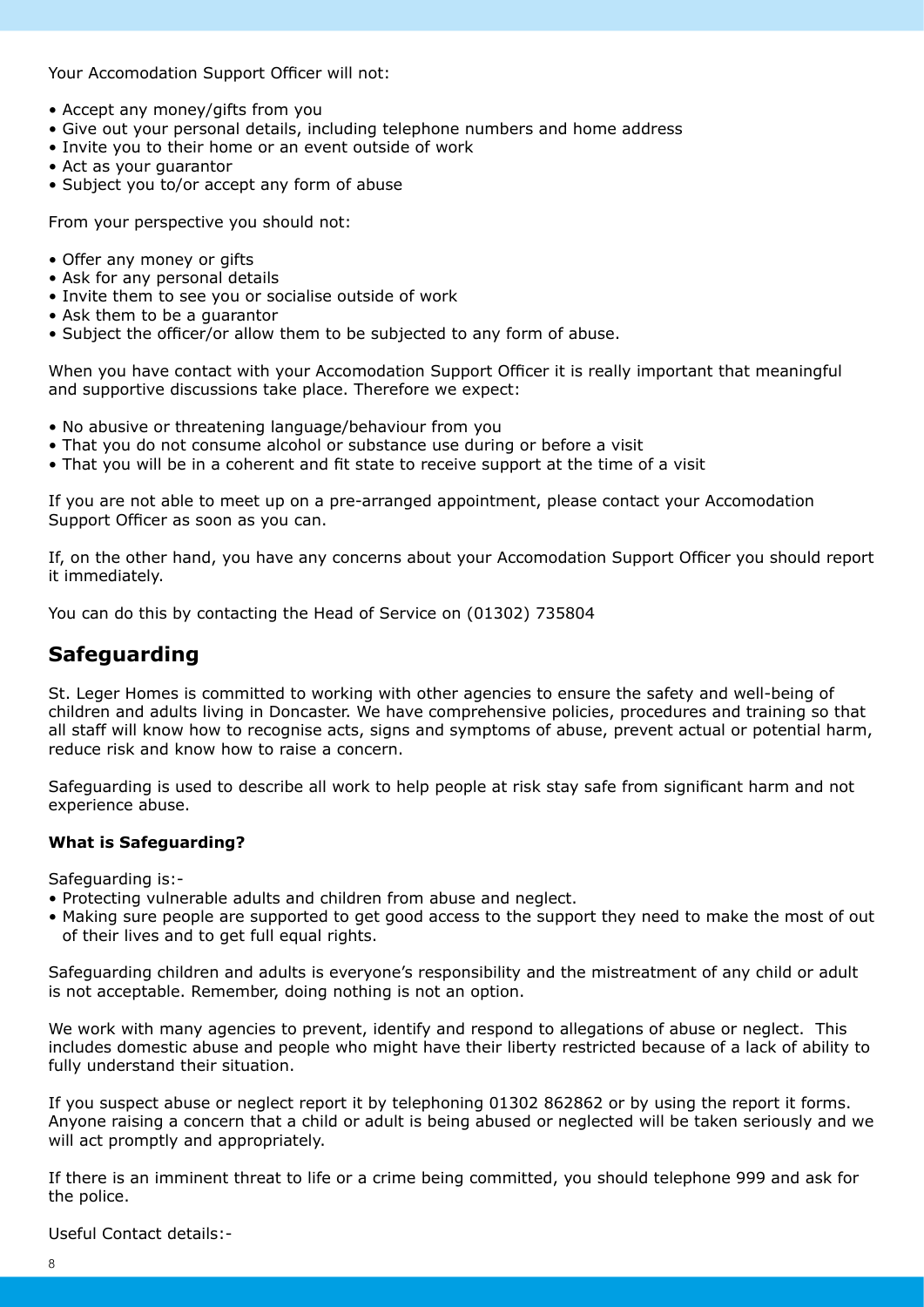Other concerns should be referred directly to Social Care Services: For concerns about adults: During office hours: Adult Contact Team – 01302 737391 adultcontactteam@doncaster.gov.uk Out of office hours: Emergency Social Services Team – 01302 796000, or your nearest police station. For concerns about children: During office hours: 01302 737777 Out of office hours: 01302 796000, or your nearest police station.

## Remember:

#### **Look and listen, be aware, does it feel right? Doing nothing is not an option – REPORT IT.**

If you would like to see a full copy of St. Leger Homes Safeguarding policy please ask your Accomodation Support Officer who will be more than pleased to make one available to you.

# **Equality and Diversity**

Equality and diversity is extremely important to us. We take our responsibilities very seriously. We will make diversity part of our culture.

- We will make sure our offices are easy for everyone to get into and move about in.
- We will treat everyone as an individual, with respect and decency, regardless of sexual orientation, race, and religion/belief, gender, disability, and age or gender identity.
- We will respond to and investigate any complaints of bullying, harassment, discrimination or victimisation.
- We will provide the information you need in ways that you find easy to understand and in alternative formats.
- Whenever we can we will translate documents within 10 working days depending on the document type and length.
- We will take account of any particular needs you may have and try to accommodate them.
- We will only work with contractors and other agencies that share our commitment to be fair to all.
- We will help to create communities where all people are valued and can live in peaceful enjoyment of their home, free from fear of discrimination.

Involving People

- We will aim to reach and include everyone.
- We will involve people in decisions that matter to them.
- We will seek views early, well before important decisions are made and at all key stages.
- We will empower people to set standards, monitor them and challenge performance.
- We will offer a range of ways to get involved so that people can readily influence the things that matter to them in a way that suits them.
- We will actively promote opportunities for involvement and make sure people understand how to access them.

## **Improving our service**

## **Complaints, Comments and Compliments**

Has a member of staff impressed you? Can you suggest a way for us to improve our service? Are you unhappy with us? Whatever you think, we want to know, whether it's a compliment, a complaint or any other comment.

What you tell us can play an important part in improving and shaping our services and the way we do things. We are so very committed to listening to what you say in order that we can improve the tenancy support service.

We always want to hear from you at any time you want to speak to us, but on a more formal basis we will seek your views and experiences about accessing the service; your experience during the support; and your thoughts when you are about to leave the service.

You can let us know your views by telephone to our Customer Relations Team on 01302 862726, or by calling in person at any local St. Leger office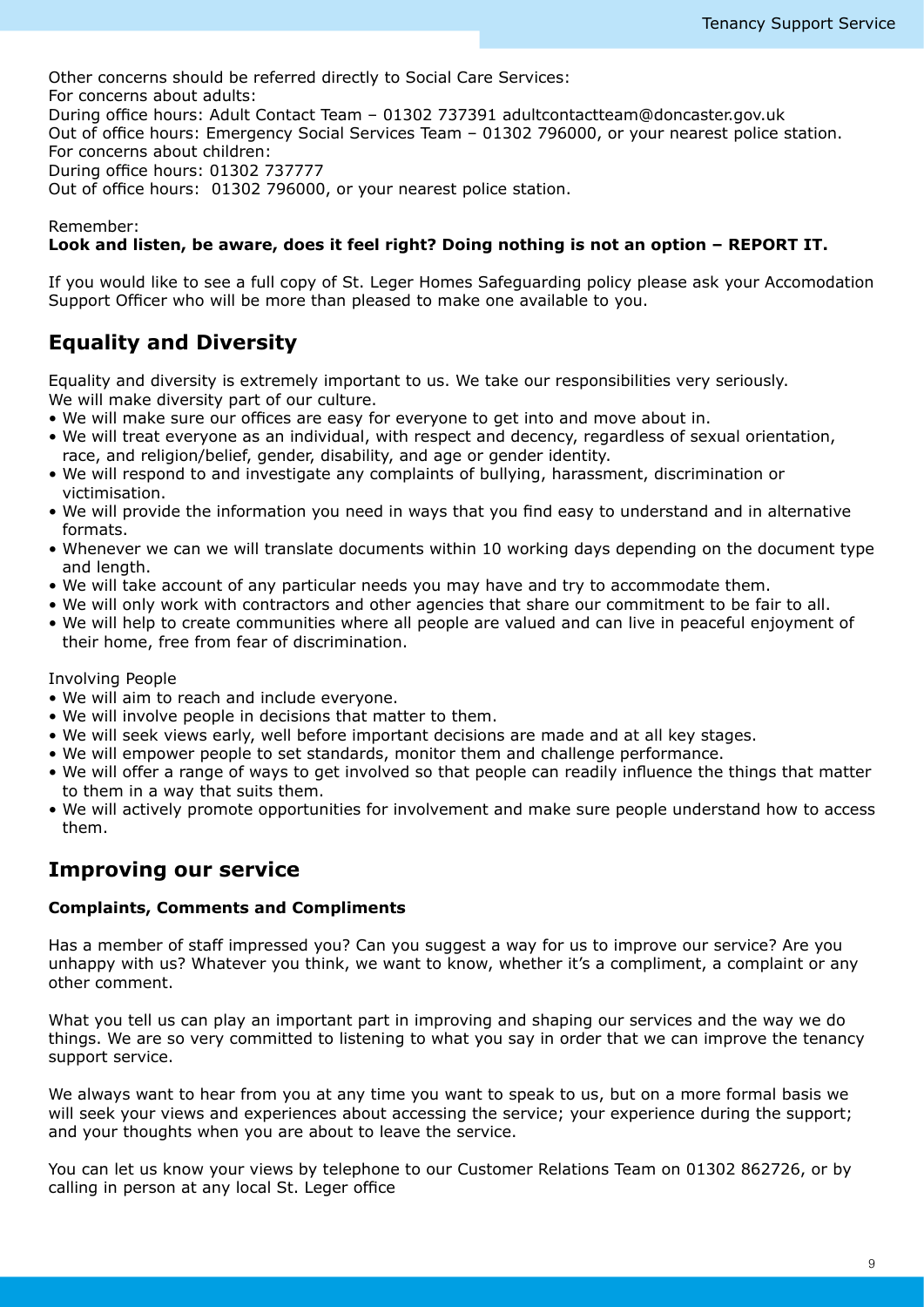# **Making a complaint**

What is a complaint? A complaint is dissatisfaction with any aspect of the services we provide, staff actions or actions of contractors who work on behalf of St. Leger Homes of Doncaster. Examples include:

- If we do something wrongly or badly
- If we do not do something at all, that we should
- If we are impolite or unhelpful
- If we do not provide a service in the time expected or the time specified
- If we fail to communicate as promised
- If we fail to meet legal duties

## **Who do I contact to make a complaint?**

You can contact any member of St. Leger Homes with your complaint. They will arrange for your complaint to go to our centralised Customer Relations Team, who will arrange for it to be investigated and keep you informed of the progress.

## **How long will it take?**

Complaints are acknowledged within three working days and we aim to resolve your complaint within 10 working days. We will then write to you informing you of the outcome of the investigation into your complaint. For further information please contact: The Customer Relations Team on 01302 862726.

# **Contact details**

If you need more information please contact us

Your named Accomodation Support Officer is:

Mobile Telephone:

Email Address:

Senior Accommodation Support Manager Tel:

Home Options Service St. Leger Homes of Doncaster St Leger Court, White Rose Way, Doncaster DN4 5ND

Telephone 01302 862050 Email Address: HOTS@doncaster.gov.uk Office hours: 8.30am -5.00pm